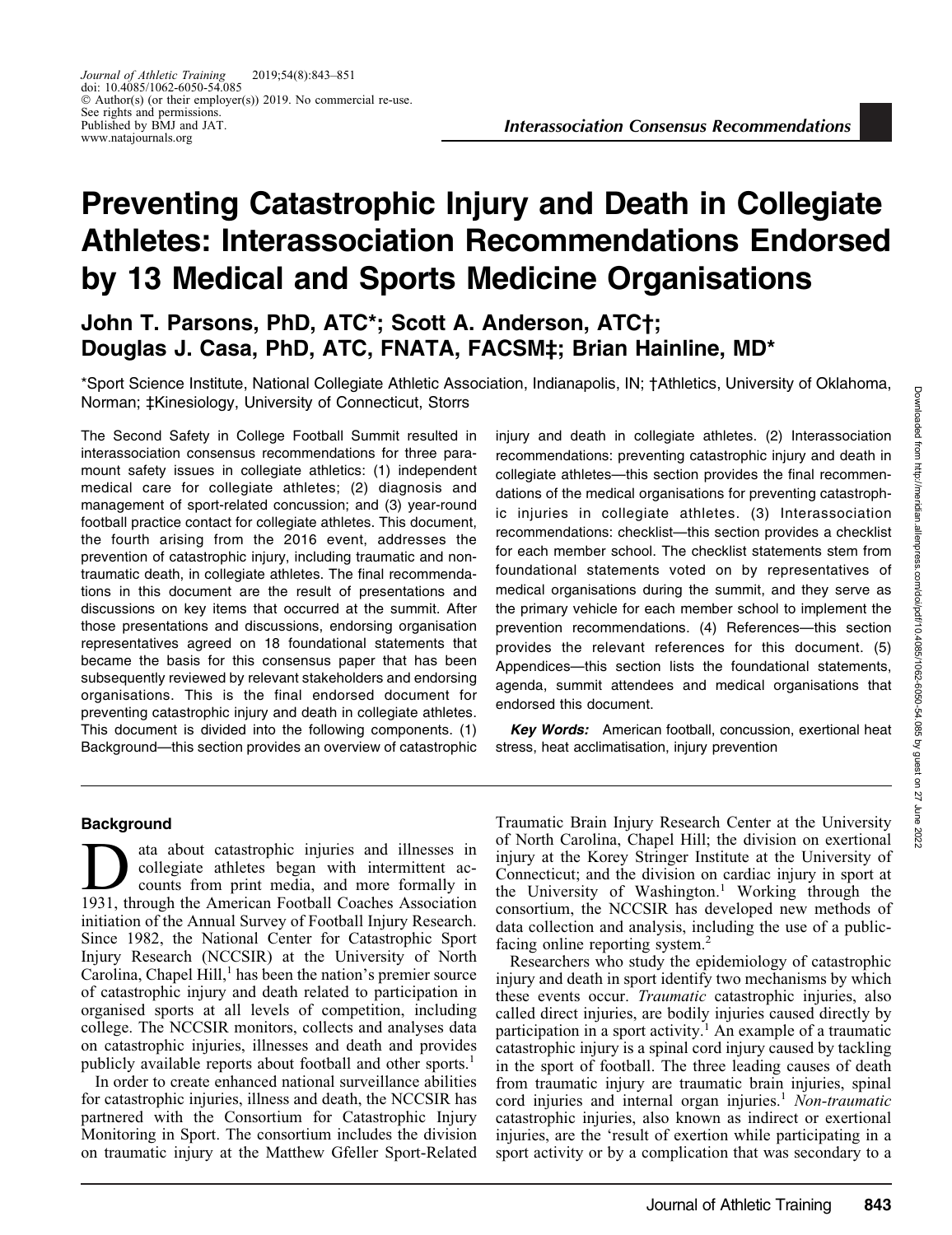non-fatal injury'.<sup>1</sup> An example of a non-traumatic catastrophic injury is sudden cardiac arrest in an athlete occurring during a basketball practice. The two leading causes of death from non-traumatic injury are sudden cardiac death and exertional injuries.<sup>13</sup>

Enhancing a culture of safety in college sports in general, and college football in particular, is foundational to reducing the occurrence of catastrophic injury and death and the basis for bringing college athletics stakeholders to the first Safety in College Football Summit in 2014, and then reconvening in 2016. The goal of this and any sport safety initiative is protecting the life and the long-term well-being of all athletes.

## Catastrophic injury patterns

Since 1982, the first year for which catastrophic injury/ illness data were available across all collegiate sports (ie, National Collegiate Athletic Association (NCAA); National Association of Intercollegiate Athletics; National Junior College Athletic Association), there have been 487 catastrophic injuries or illnesses. Of these, 297 (61%) were traumatic events and 190 (39%) were non-traumatic events.<sup>1</sup> In 2016–2017, the last year for which data across all collegiate sports is available, 19 catastrophic events occurred, five of which were fatal.<sup>1</sup>

Overall, football has the highest number of both traumatic and non-traumatic catastrophic injuries of any collegiate sport. Since 1931, the first year in which footballspecific fatality data were collected, there have been 94 traumatic fatalities in college football and 127 nontraumatic fatalities.<sup>4</sup> More recently, since 1960, there have been 51 traumatic fatalities versus 99 non-traumatic in football.4 After adjusting for the total number of participating athletes, football is joined by male gymnastics, female skiing, male ice hockey and female gymnastics for the highest rates of traumatic catastrophic injury.<sup>1</sup> Traumatic events in football had fallen every decade from 1960 until 1994. That decline is associated with rule modifications based on research, enhanced medical care and education.5 6 Since 1994, the number of traumatic injuries has varied, but at a level generally lower than those of the 1970s and  $1980s$ <sup>1</sup>

Since 1970, in both high school and college football, nontraumatic fatalities have outnumbered traumatic fatalities. At both the high school and college level, football has the highest number of non-traumatic catastrophic events.<sup>1</sup> For example, from 2001 to 2017, the ratio of non-traumatic to traumatic death in collegiate football was 5:1—35 nontraumatic deaths compared with seven traumatic fatalities.4 Across all levels of football, this ratio is 2:1.4 Nontraumatic deaths in American football have remained relatively steady for more than five decades. Data from 2017<sup>4</sup> reveal the current decade will continue this unfortunate and often preventable trend of non-traumatic death that occurs largely in out-of-season or preseason workouts.

While rule modification has the potential to decrease nontraumatic deaths in certain situations (eg, verification of sickle cell trait decreasing exertional collapse associated with sickle cell trait in Division I football), the policy and procedures to prevent non-traumatic catastrophic death have not kept pace with strength and conditioning sessions

and practice sessions that continue to be the setting for record rates of high school and college athlete deaths. For example, of the nine non-traumatic deaths of football players at all levels of the sport in 2017, six occurred during conditioning sessions and one occurred during a strengthening session.<sup>1</sup> For the  $2015-2016$  academic year, six (15%) of the 40 non-traumatic catastrophic injuries and illnesses that occurred across all sports and all levels of competition took place during strength and conditioning sessions.<sup>1</sup> This means that across all sports beside football, non-traumatic injuries are occurring in practice sessions overseen by sport coaches and not during strength and conditioning sessions managed by strength and conditioning professionals.

## Policy developments

Available research provides insight into risk factors for catastrophic injury and has led to policy decisions meant to mitigate those risks. Established research demonstrates that NCAA Division I football athletes with sickle cell trait are at a higher risk of non-traumatic catastrophic events, including death.<sup>578</sup> In response, the last decade has seen an increase in policy recommendations for the prevention of exertional collapse associated with sickle cell trait (ECAST) in collegiate sport. In 2007, the National Athletic Trainers' Association (NATA) released a consensus statement on sickle cell trait in the athlete.<sup>9</sup> By 2013, all three NCAA divisions had adopted legislation requiring confirmation of student–athlete sickle cell trait status before participation.<sup>10–12</sup> This policy, in tandem with targeted onsite precautions, has resulted in a statistically significant decrease in the number of ECAST deaths in college athletes.13 14

Transition periods, defined below, are often associated with poor acclimatisation and fitness levels in athletes returning to activity.15 16 These concerns have prompted several policy developments. In 2003, the NCAA implemented preseason acclimatisation legislation for football.17 18 In the same year, NCAA Division I passed a bylaw<sup>19</sup> specific to Football Bowl Subdivision and Football Championship Subdivision football that requires any strength and conditioning professional who conducts voluntary off-season weight training or conditioning activities to be certified in first aid and cardiopulmonary resuscitation and to be accompanied by a member of the sports medicine staff who has unchallengeable authority to cancel or modify the workout for health and safety reasons. NCAA Division II passed similar legislation 1 year later.<sup>20</sup> In Division I, the unchallengeable authority component of this legislation was extended to all sports other than football in situations when a member of the sports medicine staff is present at a workout. In 2012, NATA released interassociation best practices on the prevention of sudden death in collegiate athletes during strength and conditioning drills.<sup>15</sup> As of 2016, all three NCAA divisions have legislation that requires strength and conditioning professionals to have a certification from either a nationally recognised strength and conditioning certification programme<sup>21 22</sup> or from an accredited strength and conditioning certification programme.<sup>23</sup>

However, despite these policy developments, catastrophic injuries and fatalities continue to occur. In recent years,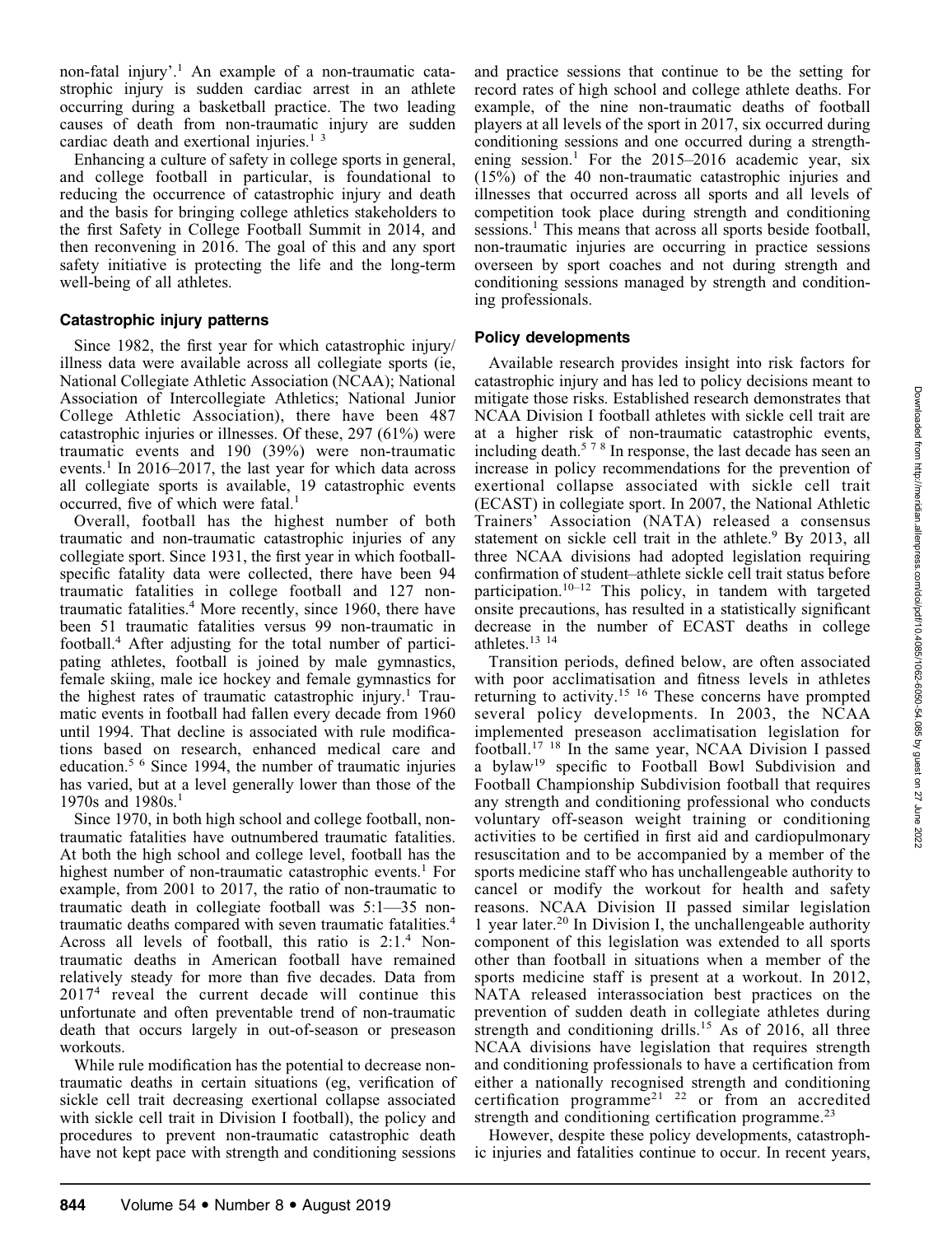most of the fatalities are from non-traumatic causes. These can be mitigated at the member school with appropriate strategies.

## Prevention considerations

Non-traumatic deaths can be mitigated locally through implementation of consensus-based and science-based recommendations. Yet, the number of non-traumatic fatalities are twice those of traumatic fatalities. There have been 99 non-traumatic deaths in collegiate football compared with 51 traumatic deaths since 1960. Just as most of the fatal head injuries and catastrophic cervical spine injuries occurring from 1960 to 1975 can be directly related to the style of play in the sport of football during that time, $24-26$  non-traumatic, exertion-related death is directly related to the conduct and construct of workouts intended to prepare athletes to play sport.<sup>5 16 27 28</sup> Whereas spearing is often the mechanism for traumatic catastrophic injury and death in football, $25 \times 26$  intense, sustained exertion that is not sport-specific and does not include appropriate work-to-rest ratios coupled with modifications for individual risk and precautions, is too often the mechanism for exertion-related non-traumatic fatality.<sup>5</sup> 9 16 27-29

In summary, since 1970, traumatic deaths have undergone a steep and steady decline; non-traumatic deaths, however, have remained steady since 1960. The current era, from 2000 to present, is notable for year-round training for football coupled with the highest incidence of nontraumatic sport-related training deaths in football in recorded history. A major goal of this document is to identify a proper combination of strategies to prevent the condition from arising in the first place; ensurance of optimal medical care delivery by key stakeholders onsite; and transparency and accountability in workouts.

## Interassociation recommendations

## Preventing catastrophic injury and death in collegiate athletes

Best practices for preventing catastrophic injury in collegiate sport are organised into six key areas that are informed by and reflect the 18 consensus foundational statements identified in the online supplementary appendix 1. These recommendations are summarised and distilled into the checklist found in table 1.

## Recommendation 1: sportsmanship

The principle of sportsmanship is foundational to NCAA athletics competition and creates a moral and ethical framework within which athletics competition occurs. This framework rejects any intentional effort by athletes to use any part of their body, uniform or protective equipment as a weapon to injure another athlete or themselves.<sup>30</sup> This philosophical commitment is further amplified by express statements about the value of sportsmanship in sport playing rules.31–33 The avoidance of on-field or on-court behaviours intended to cause injury to another athlete must become part of the cultural foundation from which all subsequent sport safety initiatives arise.

While acknowledging that football, like other contact/ collision sports, is an aggressive, rugged contact sport, the rules of football and of all other sports identify a responsibility shared by all involved to conduct themselves according to a shared ethical code.<sup>33</sup> This code requires that the head and helmet not be used as a weapon and that unsportsmanlike efforts to deliberately injure an opponent are outside the boundaries of fair and legal play. The act does not need to be purposeful to be considered an infraction.

Given this commitment to sportsmanship, coupled with the considerable safety implications of its violation, the following recommendations regarding deliberate injury to an opponent should be considered in all sports:

- 1. A player should be ejected immediately from competition (in addition to a particular penalty) for a first infraction.
- 2. Video replay (when available) after the competition can verify missed calls and could lead to suspension from the next competition. Conferences play a crucial role in this process and should commit themselves to this responsibility.
- 3. Officials who fail to call such infractions should be educated and/or disciplined appropriately.
- 4. In helmeted sports, rules should be further developed to prohibit and penalise the initiation of contact with the head/helmet and should be uniformly enforced.

## Recommendation 2: protective equipment

Protective equipment that is used in sport typically must be manufactured and maintained according to performance and safety standards promulgated by standards organisations such as the National Operating Committee on Standards for Athletic Equipment  $(NOCSAE)^{34}$  35 and American Society for Testing and Materials International.<sup>36</sup> Where sport playing rules required equipment to comply with existing standards, the legality of the equipment is dependent on compliance, certification or both with existing standards. For example, current playing rules in the sport of football require that helmets be manufactured and maintained according to standards established by NOCSAE. These standards have been demonstrated to reduce the occurrence of catastrophic brain injury.<sup>37</sup> In some cases, as with the helmet in the sport of football, equipment must be maintained through a reconditioning process. Where this responsibility exists, member institutions must remain vigilant about ensuring necessary maintenance to ensure the continued safety and legality of protective equipment.

The following should be implemented across all sports:

1. Every member school should establish policy to ensure annual certification, recertification and compliance, as appropriate, with all protective equipment standards.

## Recommendation 3: acclimatisation and conditioning

Many non-traumatic deaths take place during the first week of activity of a transition period in training.<sup>15</sup> Given this fact, it is imperative to recognise the vulnerability during these periods and to ensure that both proper exercise and heat acclimatisation are implemented.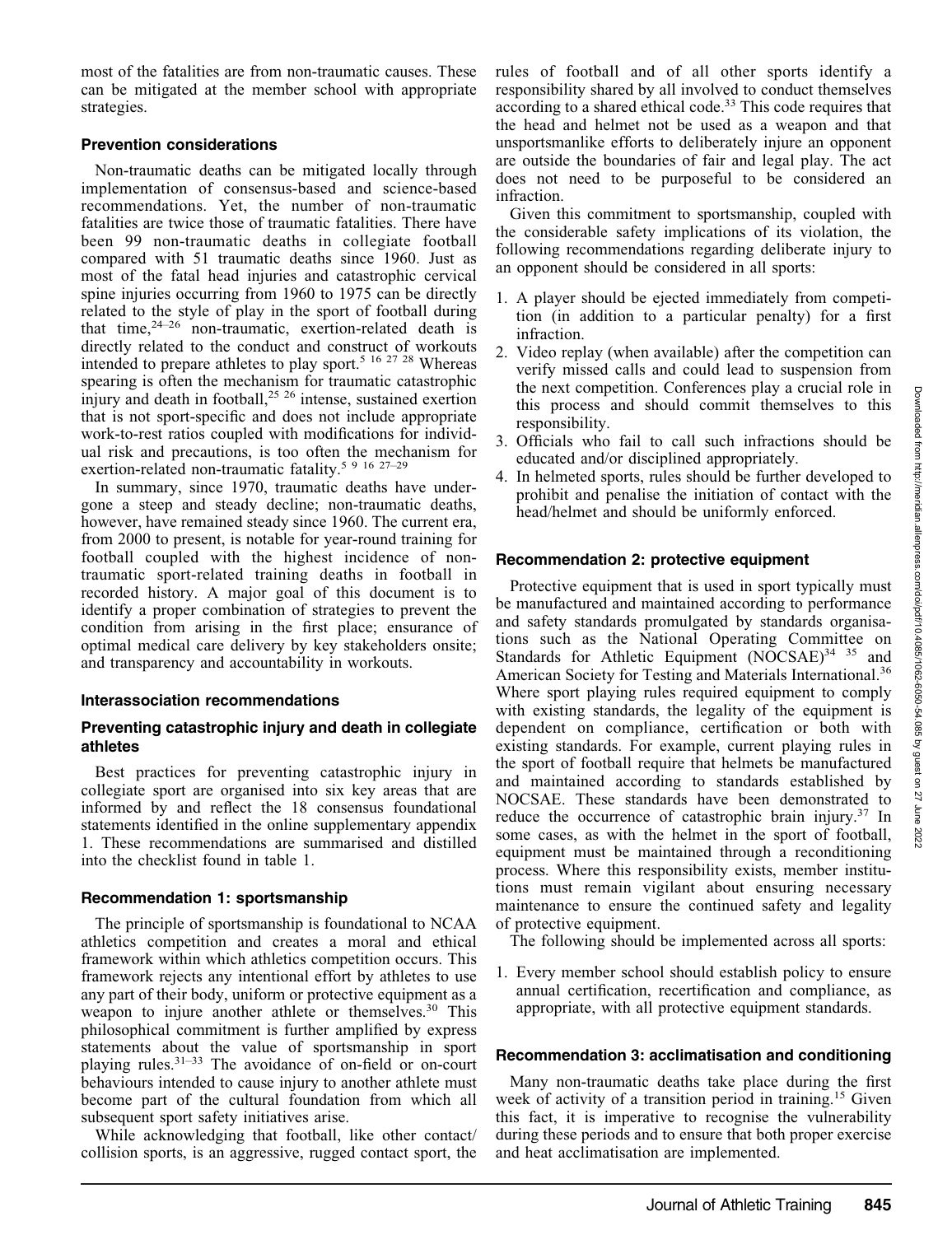#### Table 1. Interassociation Recommendations: Checklist

#### Traumatic: General Yes No Comments

In all sports, all practices and competitions adhere to existing ethical standards.

- In all sports, using playing or protective equipment as a weapon is prohibited during all practices and competitions.
- In all practices and competitions, deliberately inflicting injury on another player is prohibited.
- All playing and protective equipment, as applicable, meets relevant equipment safety standards and related certification requirements.
- There should be a regularly rehearsed emergency action plan consistent with the Concussion Safety Protocol Checklist for all venues at which practices or competitions are conducted.
- There is a regularly rehearsed emergency action plan consistent with the Concussion Safety Protocol Checklist for all suspected concussions.
- There is a regularly rehearsed emergency action plan consistent with the Concussion Safety Protocol Checklist for all suspected moderate or severe traumatic brain injuries.
- There is a regularly rehearsed emergency action plan consistent with the Concussion Safety Protocol Checklist for all suspected cervical spine injuries.
- Annual education and prevention strategies about catastrophic injuries are provided to all sports coaches.
- Annual education and prevention strategies about catastrophic injuries are provided to all strength and conditioning professionals.
- Annual education and prevention strategies about catastrophic injuries are provided to all primary athletics healthcare providers (ie, team physicians and athletic trainers).
- Annual education and prevention strategies about catastrophic injuries are provided to all collegiate athletes.
- Annual education and prevention strategies about catastrophic injuries are provided to all athletics administrators.

#### Traumatic: Contact/Collision Helmeted Sports

All contact/collision, helmeted practices and competitions adhere to existing ethical standards.

- All contact/collision, helmeted practices and competitions adhere to keeping the head out of blocking and tackling.
- All contact/collision, helmeted practices and competitions adhere to prohibiting the use of the helmet as a weapon.
- All contact/collision, helmeted practices and competitions adhere to not deliberately inflicting injury on another player.
- All contact/collision, helmeted practices and competitions adhere to maintaining and certifying helmets to existing helmet safety standards.

#### Non-Traumatic: General

- All practices and strength and conditioning sessions adhere to established scientific principles of acclimatisation and conditioning.
- Conditioning periods are phased in gradually and progressively to encourage proper exercise acclimatisation and to minimise the risk of adverse effects on health.
- The first 7 days of any new conditioning cycle are considered a transition periods and a time of physiological vulnerability for athletes.
- Transition periods for athletes include but are not limited to returning after an injury or illness.
- Transition periods for athletes include, but are not limited to, returning after school break (eg, winter, spring, summer).
- Transition periods for athletes include but are not limited to, beginning as a delayed start.
- Training and conditioning sessions are appropriately calibrated and include limitations on total volume and intensity of activity, especially during the first 4 days of transition periods.
- All workouts have a written plan that is exercise science-based, physiologically sport specific and tailored to the individual.
- Workout plans are approved by a credentialed strength and conditioning professional, or the responsible sport coach if a strength and conditioning professional is not available at the institution.
- Components of the workout plan include volume, intensity, mode and duration.
- Activity location is stated in the workout plan to accommodate venue-specific emergency action planning. Workout plans are reproducible on request and shared with the primary athletics healthcare providers (team physician and athletic trainer) before the session in which they are to be used.
- Modification due to hazardous environmental conditions, scheduling considerations, etc, is supported. The amended workout plan maintains the above principles.
- Exercise never is used for punitive purposes.
- Educational background, sport experience and credentialing are verified for all strength and conditioning professionals.
- All strength and conditioning professionals have a reporting line into the sports medicine or sport performance lines of the institution.
- Emergency action plans are developed and rehearsed annually for all venues in which practices or competitions are conducted.

Emergency action plans are developed and rehearsed annually for head and neck injuries.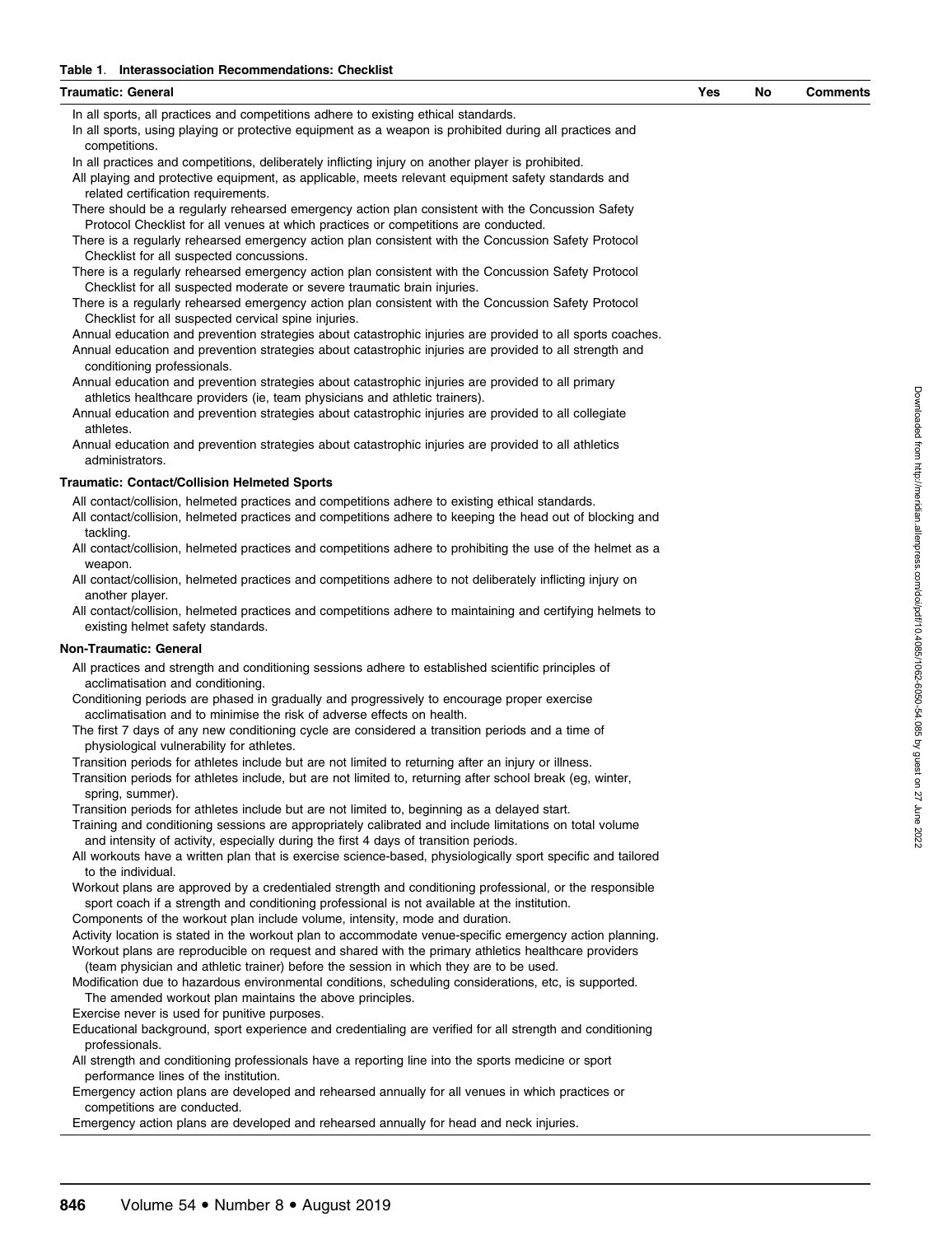| Emergency action plans are developed and rehearsed annually for cardiac arrest.                                                                                            |
|----------------------------------------------------------------------------------------------------------------------------------------------------------------------------|
| Emergency action plans are developed and rehearsed annually for exertional heat illness and heat<br>stroke.                                                                |
| Emergency action plans are developed and rehearsed annually for exertional rhabdomyolysis.                                                                                 |
| Emergency action plans are developed and rehearsed annually for exertional collapse associated with<br>sickle cell trait.                                                  |
| Emergency action plans are developed and rehearsed annually for any exertional or non-exertional<br>collapse.                                                              |
| Emergency action plans are developed and rehearsed annually for asthma.                                                                                                    |
| Emergency action plans are developed and rehearsed annually for diabetic emergency.                                                                                        |
| Emergency action plans are developed and rehearsed annually for mental health emergencies.                                                                                 |
| Strength and conditioning venues have emergency action plans specific to the venue, sport and<br>circumstances.                                                            |
| The institution has adopted requirements for the annual education and training for the prevention of<br>sudden death in sport for strength and conditioning professionals. |
| The institution has adopted requirements for the annual education and training for the prevention of<br>sudden death in sport for sport coaches.                           |
| The institution has adopted requirements for the annual education and training for the prevention of<br>sudden death in sport for athletic trainers.                       |
| The institution has adopted requirements for the annual education and training for the prevention of<br>sudden death in sport for team physicians.                         |
| The institution has adopted requirements for the annual education and training for the prevention of<br>sudden death in sport for collegiate athletes.                     |
| The institution has adopted requirements for the annual education and training for the prevention of<br>sudden death in sport for athletics administrators.                |

consistent with the document, Interassociation recommendations: preventing catastrophic injury and death in collegiate athletes. Abbreviations: NCAA, National Collegiate Athletic Association.

Transition periods hold particular risk, but absent adherence to established standards, best practices and precautions, collegiate athletes are at risk at all points in the offseason regimen. For example, February and July typically are not transition times, yet from 2000 to 2017, they are the deadliest months of winter and summer training in collegiate football.28 Acclimatisation and physiological progression with a basis of exercise science and sport specificity are the cornerstones of safe conditioning and physical activity. It takes approximately 7–10 days for the body to acclimatise to the physiological and environmental stresses placed on it at the start of a conditioning or practice period, especially during periods of warm or hot weather or rapid increase in warm and hot conditions and sudden exposure to altitude.15 38 39

Acclimatisation, especially heat acclimatisation, can occur only through repeated exposure to a hot environment<sup>40</sup> while progressively increasing the volume and intensity of physical activity.<sup>41</sup> Unfortunately, perceived time pressures by coaches coupled with the culture of certain sports that excesses in training make athletes tough, disciplined and accountable contribute to a tendency to overload athletes during transition periods.<sup>15 42</sup>

A minimum expectation is that all strength and conditioning sessions, regardless of when in the year they occur, should be evidence or consensus based; sport-specific; intentionally administered; appropriately monitored, irrespective of the phase of training and not punitive in nature.

For acclimatisation and conditioning, the following direction should be considered for all sports and by any individual responsible for the planning and/or implementation of training and conditioning sessions, whether that be a strength and conditioning professional or a sport coach:

1. Training and conditioning sessions should be introduced intentionally, gradually and progressively to encourage proper exercise acclimatisation and to minimise the risk of adverse effects on health. This is especially important during the first 7 days of any new conditioning cycle, which should be considered a *transition period*. A lack of progression and sport specificity in the volume, intensity, mode and duration of conditioning programmes in transition periods has been noted as a primary factor in non-traumatic fatalities.<sup>16</sup> Importantly, in this period of year-round sport, new conditioning cycles can occur several times throughout the year and are not limited to the beginning of a competitive season. During transition periods, athletes should be instructed to avoid additional volunteer sessions of physical activity (eg, 7-on-7 drills, pickup games, drill work). Physical activity schedules during transition periods should be well prescribed, accounting for all sources of physical activity in which an athlete engages.

Examples of transition periods for athletes include, but are not limited to:

a. Individual transitions.

- 1. Athletes new to the programme.
- 2. Returning after an injury or illness.
- 3. Any delayed participation relative to the team schedule.
- b. Team transitions.
	- Resumption of training after an academic break (eg, winter, spring, summer breaks).
	- 2. Training and conditioning sessions should be exercise-science based and physiologically representative of sport and the performance components. Condi-

Yes No Comments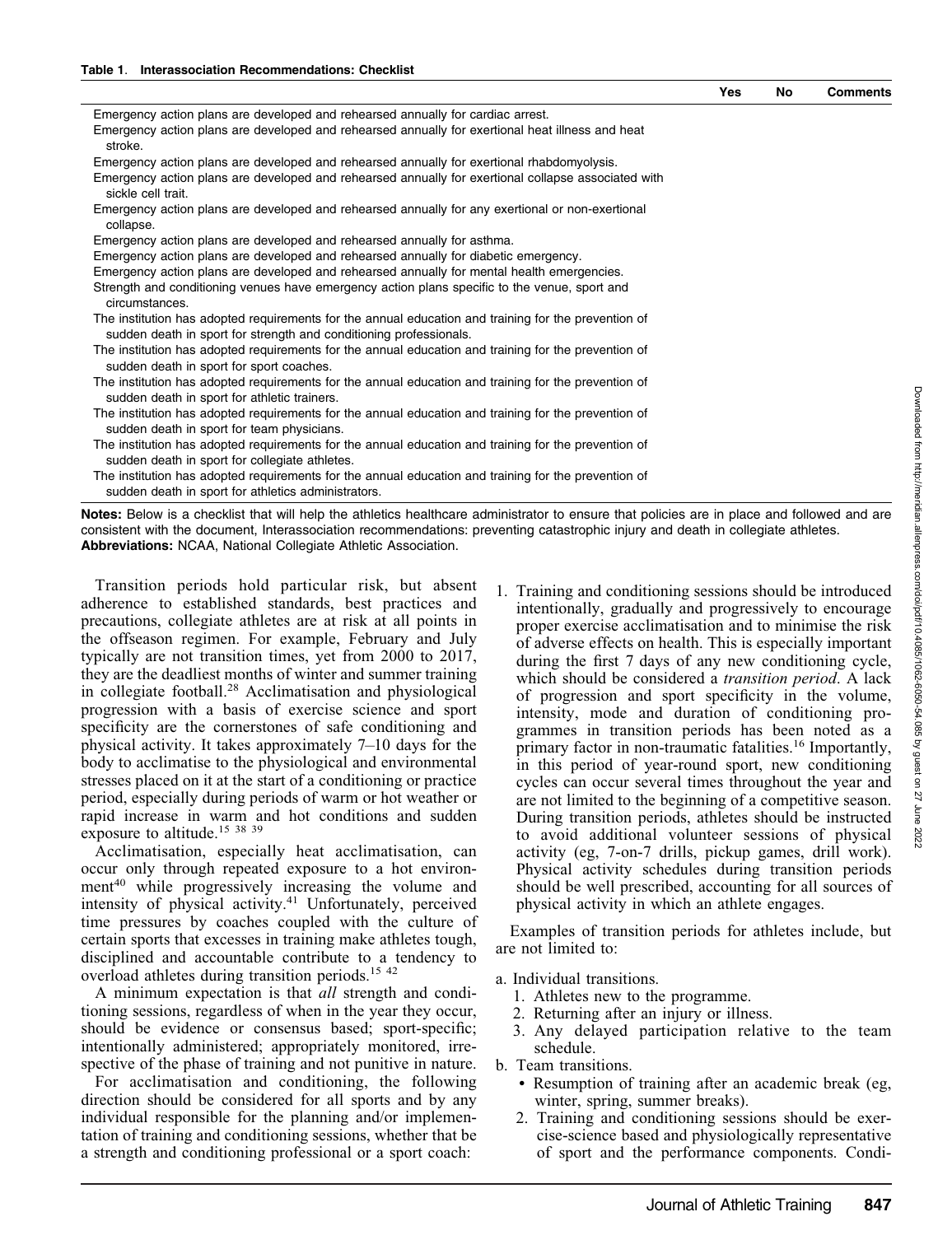tioning programmes should begin with work-to-rest ratio intervals appropriate for the goals of the training session and that allow for proper recovery.

- 3. Collegiate athletes are especially vulnerable to exertional injuries during the first 4 days of transition periods, and the data support that modifications in these periods can greatly decrease risk of catastrophic events.<sup>14</sup> During this time, training and conditioning sessions should be appropriately calibrated and include limitations on total volume and intensity of activity. This may be accomplished in several ways. For example, holding only one training and conditioning session per day during the transition period may be effective for limiting the volume of physical activity.
	- a. Properly training during transition periods should also greatly reduce or eliminate rhabdomyolysis, which is largely preventable. Since 2007, 57 NCAA collegiate athletes have been reported as suffering from exertional rhabdomyolysis in nine team outbreaks representing eight different institutions, with 51 of the afflicted collegiate athletes requiring hospitalisation.<sup>43</sup> Novel over exertion, or exertion caused by new activities or at unaccustomed volume or intensity, is the single most common cause of exertional rhabdomyolysis and is characterised as too much, too soon and too fast in a workout regimen.<sup>14</sup> Team outbreaks of exertional rhabdomyolysis in NCAA athletes have similarities of irrationally intense workouts designed and conducted by coaches and/or strength and conditioning professionals.<sup>43</sup>
	- b. When phasing in activity during transition periods, athletics staff members should consider the following:
		- 1. Days/week.
		- 2. Body part.
		- 3. Activity/exercise.
		- 4. Sets/repetitions/distance.
		- 5. Load (per cent of one-repetition maximum, that is, 1 RM).
		- 6. Work–rest ratio.
		- 7. Modifications: position; individual; return from injury; environment.
- 4. All training and conditioning sessions should be documented. In addition, all training and conditioning sessions should:
	- a. Be approved by a credentialed strength and conditioning professional, or by the head sport coach at institutions that do not employ strength and conditioning professionals.
	- b. Address exercise volume, intensity, mode and duration.
	- c. Ensure the location of the training and conditioning session is identified in the plan to accommodate venue-specific emergency action planning.
	- d. Be reproducible on request and be shared with the primary athletics healthcare providers (team physician and athletic trainer) before the session in which they are to be used.
	- e. Be modified in response to hazardous environmental conditions, scheduling considerations, etc.

The amended workout plan should maintain the above principles.

5. A disciplinary system should be developed and applied to strength and conditioning professionals and sport coaches who fail to follow these recommendations. Such penalties could include suspension and/or termination by the member school. Additionally, failure to follow the recommendations could be a reportable offence by member schools to the NCAA.

### Recommendation 4: emergency action plan

There is broad agreement that the most effective way to prevent catastrophic fatalities and manage non-fatal catastrophic events is through a sound and well-rehearsed emergency action plan.<sup>13</sup> <sup>15</sup> <sup>29</sup> <sup>44</sup> <sup>45</sup> Venue-specific emergency action plans are a cornerstone of emergency readiness for campus and athletics healthcare providers.<sup>38 46</sup>

Emergency action plans should be readily available to all members of the athletics and emergency medical system community, located both centrally and at each venue at which athletics activities will occur and should be rehearsed with all relevant sports medicine and coaching staff at least once a year. Equipment necessary to execute the emergency action plan should be available to each venue at which athletics activities will occur. Emergency action plan rehearsal also should be incorporated into new employee orientation.

At a minimum, well-rehearsed and venue-specific emergency action plans should be developed for the following catastrophic events:

- 1. Head and neck injury.
- 2. Cardiac arrest.
- 3. Heal illness and heat stroke.
- 4. Exertional rhabdomyolysis.
- 5. Exertional collapse associated with sickle cell trait.
- 6. Any exertional or non-exertional collapse.
- 7. Asthma.
- 8. Diabetic emergency.
- 9. Mental health emergency.

In addition, well-rehearsed and venue-specific emergency action plans should be consistent with the NCAA Concussion Safety Protocol Checklist.<sup>47</sup> This checklist was created in response to NCAA legislation passed by the Division I conferences with autonomy in January  $2015^{47}$ and subsequently by all three divisions. The checklist facilitates the development of a comprehensive and coordinated set of policies to guide institutions in the diagnosis and management of collegiate athlete concussions and in the eventual return to play and return to the classroom by those athletes. Head injury emergency action plans should be created for the following suspected conditions:

- 1. Concussion.
- 2. Moderate or severe traumatic brain injury.
- 3. Cervical spine injuries.

Special considerations:

1. Cardiac emergencies—research has shown that in sudden cardiac arrest, the probability of survival drops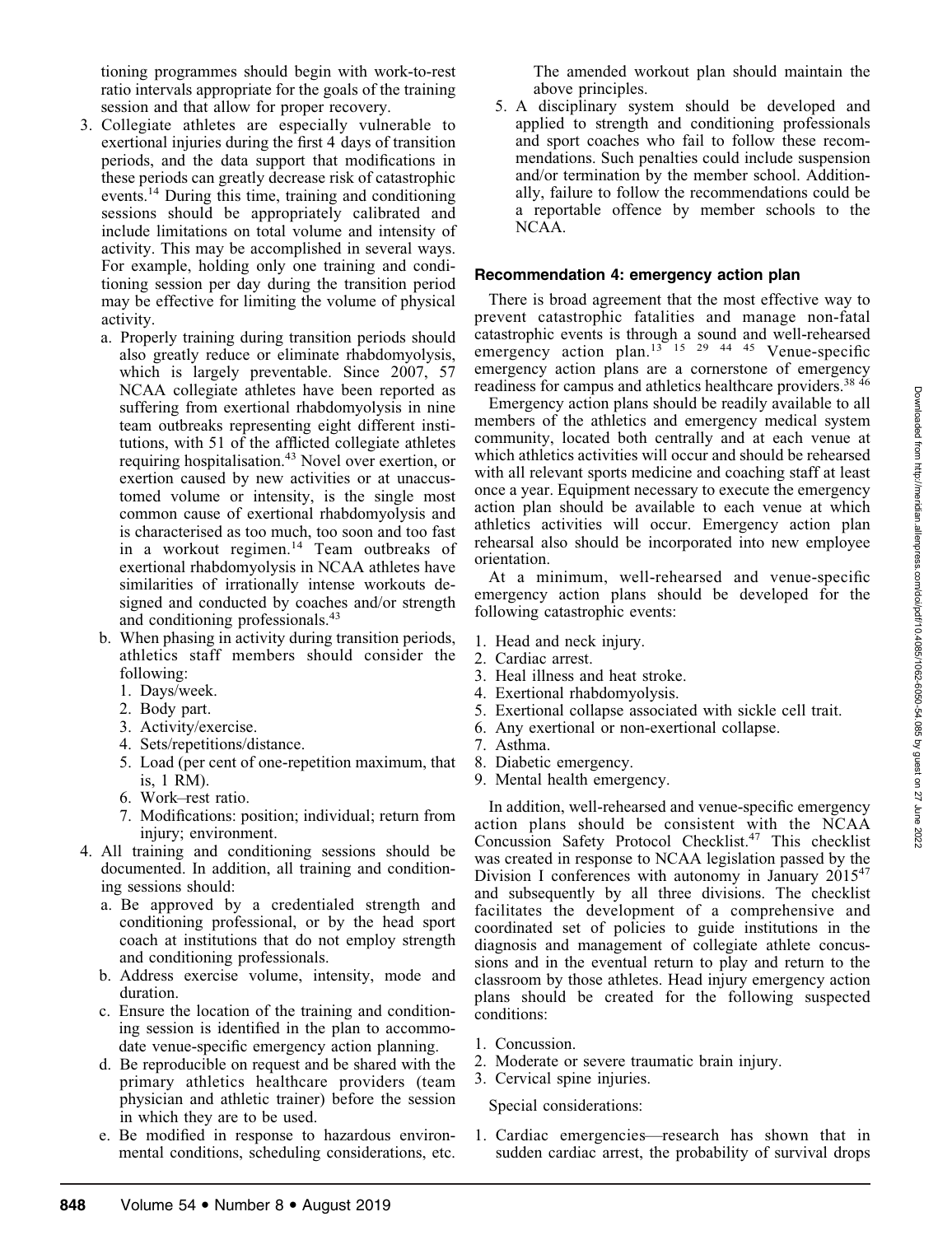by 7%–10% for every minute of active arrest, whereas the probability of survival is 89% in properly administered cardiopulmonary resuscitation (CPR) and automated external defibrillators (AED).<sup>48 49</sup> The location of AEDs should be documented and should reflect a strategy that ensures their arrival at the scene of a collapse with target goal of collapse-to-shock in less than 3 min.49 All AEDs should be checked at least monthly to assure they are fully charged.<sup>49</sup>

2. Exertional heat illness emergencies—exertional heatstroke is a medical emergency that is characterised by extreme hyperthermia  $(>40.0^{\circ}C>/>104^{\circ}F)$  and central nervous system dysfunction such as altered behaviour or decreased consciousness.<sup>41</sup> To differentiate heatstroke from other acute medical events, primary athletics healthcare providers should be prepared to measure core body temperature using rectal thermometry. Rectal temperature has been demonstrated as the most accurate method for measuring body temperature, whereas other methods such as axillary, tympanic (aural), temporal, oral and skin measurements are not valid or reliable predictors of core temperature.<sup>50</sup> During warm weather events, but especially preseason practices of fall season sports, resources (eg, equipment and personnel) should be readily available to ensure that full-body ice water immersion can be conducted in a timely manner. Full body immersion in cold water  $(1.7^{\circ}C - 15.0^{\circ}C/35^{\circ} - 59^{\circ}F)$ is the most effective immediate treatment of exertional heatstroke, with fatality rates close to zero if the body temperature is brought to less than  $40.0^{\circ}$ C within 30 min after collapse.<sup>41</sup> Full-body cold water immersion should be conducted before patient transport and should be continued until the body has cooled to a temperature below  $38.9^{\circ}C/102^{\circ}F$ . During cold water immersion, body temperature should be continuously monitored with rectal thermometry.

## Recommendation 5: responsibilities of athletics personnel

Physical activity should never be used for punitive purposes. Exercise as punishment invariably abandons sound physiological principles and elevates risk above any reasonable performance reward.<sup>15</sup> As stated in the 2014–2015 NCAA Sports Medicine Handbook, this principle has been reinforced by the NCAA Committee on Competitive Safeguards and Medical Aspects of Sports.<sup>51</sup> All athletics personnel, including both sport and strength and conditioning professionals, as well as primary athletics healthcare providers, should intervene when they suspect that physical activity is being used as punishment. Although 'intent' of punishment may be difficult to establish, punishment workouts use unsound physiological principles, as enumerated in this document.

All training and conditioning sessions should be administered by personnel with demonstrated competency in the safe and effective development and implementation of training and conditioning activities, and with the necessary training to respond to emergency situations arising from those activities.

NCAA bylaws in all three divisions require that strength and conditioning professionals have a strength and conditioning certification from either a nationally accredited<sup>23</sup> or nationally recognised,<sup>21</sup> <sup>22</sup> strength and conditioning certification programme. Additional NCAA bylaws in Division  $I^{19}$  <sup>20</sup> require that strength and conditioning professionals must be accompanied by members of the sports medicine staff when conducting voluntary, offseason conditioning sessions and that in these situations, the sports medicine staff members have unchallengeable authority to cancel or modify workouts for health and safety reasons.

In Division III, where the presence of full-time strength and conditioning professionals may be rare, and where as a result, sport coaches may provide strength and conditioning services to all collegiate athletes, legislation is more nuanced. Any sport coach can conduct an in-season workout without needing a strength and conditioning certification. Only strength and conditioning professionals with nationally recognised certifications can conduct voluntary workouts in the offseason, and then only during the regular academic year and only if the voluntary workouts are being conducted for all collegiate athletes. $21$ This legislation anticipates a situation where a sport coach is otherwise serving a broader, campus-wide responsibility as strength and conditioning beyond the sport he or she coaches.

The following questions about the strength and conditioning credential should be considered when hiring a strength and conditioning professional:

- 1. Is the strength and conditioning credential one that reflects attaining of relevant competencies in the delivery of strength and conditioning services to collegiate athletes and team?
- 2. Is the credential conferred by a certification programme/ process that is nationally accredited?
- 3. What are the requisite educational standards required for certification eligibility, as well as the continuing education requirements required by the certification programme?
- 4. Does the certification require CPR and AED certification?
- 5. Does the certification require a baccalaureate degree or higher, and is it in a degree field with relevance to the provision of strength and conditioning services?

The current state of credentialing across the strength and conditioning profession makes it difficult to ensure that all strength and conditioning professionals have the requisite competency to safely and effectively conduct conditioning sessions. Many organisations currently offer 'strength and conditioning' credentials, though there is significant variability in both the content represented by these credentials and the rigour required to attain them. The complete absence of state regulation further complicates this landscape because there is no clearly established strength and conditioning scope of practice, and therefore, there is no authoritative accounting of the knowledge and skill domains required for the safe and effective practice of a strength and conditioning professional. If carefully considered, the five questions above can assist institutions in identifying strength and conditioning credentials reflecting the attainment of minimal competence in provision of strength and conditioning services. Moreover, the US Registry of Exercise Professionals (see usreps.org/Pages/ Default.aspx) contains those strength and conditioning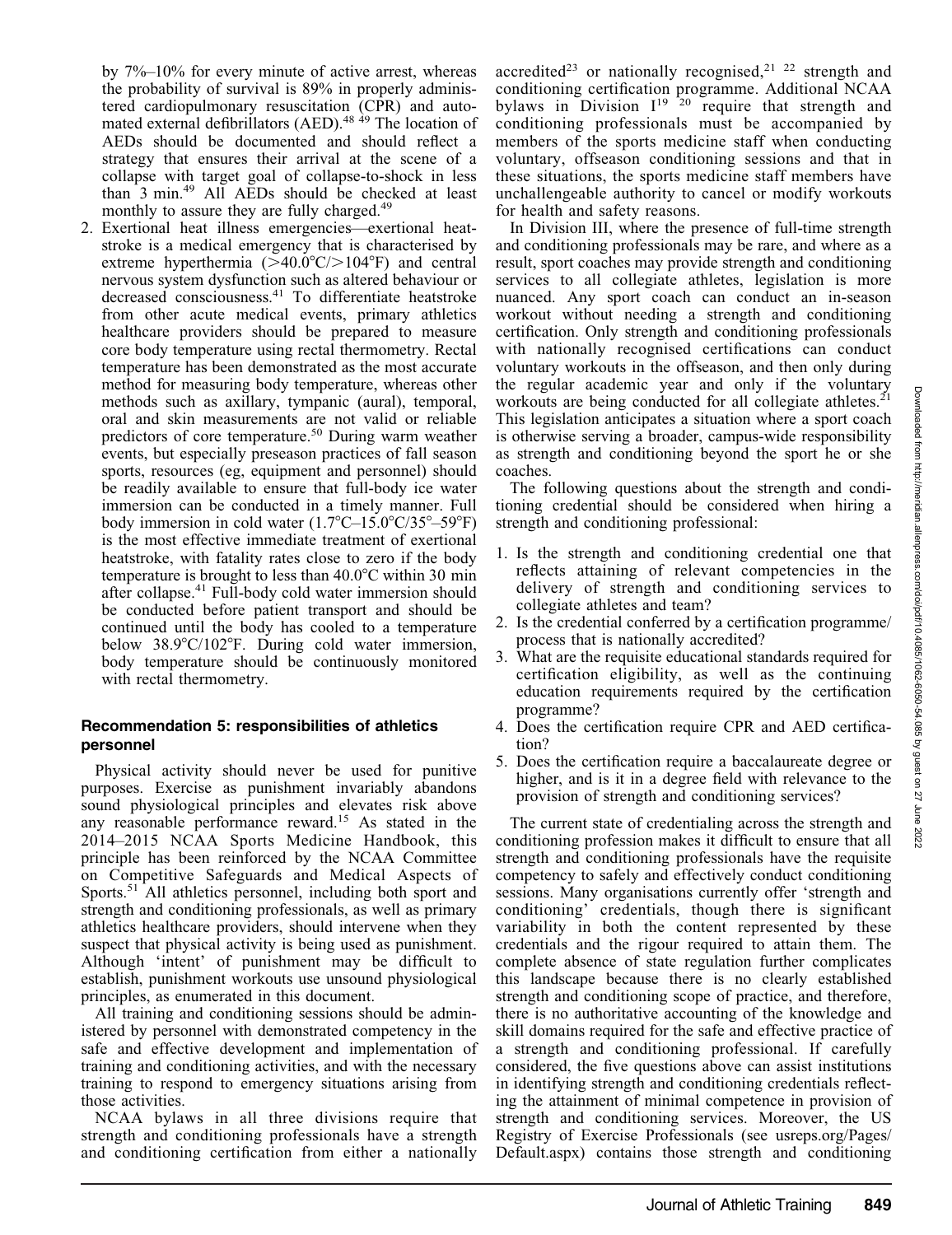professions with certifications from programmes accredited by the National Commission for Certifying Agencies. NCCA accreditation is considered a marker of quality for certification programmes in the health and/or medical domains.

Although documentation of training and certification are important, an additional problem arises through the increasingly close alignment between sport coaches and strength and conditioning professionals, especially in the sport of football. Strength and conditioning professionals are frequently hired by the head football coach and/or subject to their administrative oversight. This alignment is problematic because it contributes to the perception that strength and conditioning professionals are members of the coaching staff rather than independently credentialed strength and conditioning professionals. Such singular alignment and reporting are not consistent with this document. All strength and conditioning professionals should have a reporting line into the sports medicine or sport performance lines of the institution. This includes sport coaches who have responsibility for providing strength and conditioning services across all sport teams.

## Recommendation 6: education and training

Beyond strength and conditioning professionals, each institution should adopt requirements for the education and training of athletics personnel, including as a minimum, but not limited to, strength and conditioning professionals, sport coaches and primary athletics healthcare providers. Education should focus on preventing catastrophic injury and sudden death in sport. Such education and training should occur annually. Regular education not only can serve to improve the recognition and response skills of those who may be involved in a catastrophic event but also can contribute to a heightened state of organisational mindfulness that contributes to an environment of emergency readiness. Education and prevention strategies should be customised for the unique learning needs of relevant stakeholders and their roles in the athletic team.

Such training should include the following:

- 1. Foundational information regarding emergency action plans.
- 2. Environmental monitoring (heat/humidity, lightning).
- 3. Head and neck injuries.
- 4. Cardiac arrest.
- 5. Heat illness and heatstroke.
- 6. Exertional rhabdomyolysis.
- 7. Exertional collapse associated wiht sickle cell trait.
- 8. Any exertional or nonexertional collapse.
- 9. Asthma.
- 10. Diabetic emergency.
- 11. Mental health emergency.
- 12. Proper training principles/principles of periodisation.

## Supplement

Additional material is published online only. To view please visit the journal online (http://dx.doi.org/10.1136/bjsports-2019- 101090).

## Acknowledgements

The authors thank the participants in the 2016 Second Safety in College Football Summit and the organisations who have endorsed and/or given affirmation of value to this document. Finally, the authors are grateful to the NCAA Committee on Competitive Safeguards and Medical Aspects of Sports; Board of Governors; and the membership for their support in guiding this document to become NCAA Association-wide policy.

## **Contributors**

All authors substantially contributed to this work. All authors were responsible for the conception and design of the document. JP wrote the first draft of the paper which was then critically revised and approved by all authors. JP and BH are accountable for the work.

## Competing interests

None declared.

## Patient and public involvement statement Patient consent for publication

Not required.

## Ethics approval Provenance and peer review

Not commissioned; externally peer reviewed.

## Permission

This article has been co-published in the British Journal of Sports Medicine and Journal of Athletic Training.

## **References**

- 1. Yau R, Kucera KL, Thomas LC, et al. Catastrophic sports injury research: Thirty-fifth annual report fall 1982-Spring 2017. Chapel Hill, NC: National Center for Catastrophic Sport Injury Research at the University of North Carolina at Chapel Hill, 2018.
- 2. Kucera KL, Fortington LV, Wolff CS, et al. Estimating the International burden of sport-related death: a review of data sources. Inj Prev 2019;25:83–9.
- 3. Van Camp SP, Bloor CM, Mueller FO, et al. Nontraumatic sports death in high school and college athletes. Med Sci Sports Exerc 1995;27:641–7.
- 4. Kucera KL, Klossner D, Colgate B, et al. Annual survey of football injury research: 1931-2017. Chapel Hill, NC: National Center for Catastrophic Sport Injury Research at the University of North Carolina at Chapel Hill for the American Footbal Coaches Association, National Collegiate Athletic Association, & National Federal of State High School Associations, 2018.
- 5. Boden BP, Breit I, Beachler JA, et al. Fatalities in high school and College football players. Am J Sports Med 2013;41:1108–16.
- 6. Cantu RC, Mueller FO. Brain injury-related fatalities in American football, 1945-1999. Neurosurgery 2003;52:846–53.
- 7. Harmon KG, Drezner JA, Klossner D, et al. Sickle cell trait associated with a Rr of death of 37 times in national collegiate athletic association football athletes: a database with 2 million athlete-years as the denominator. Br J Sports Med 2012;46:325–30.
- 8. Harris KM, Haas TS, Eichner ER, et al. Sickle cell trait associated with sudden death in competitive athletes. Am J Cardiol 2012;110:1185–8.